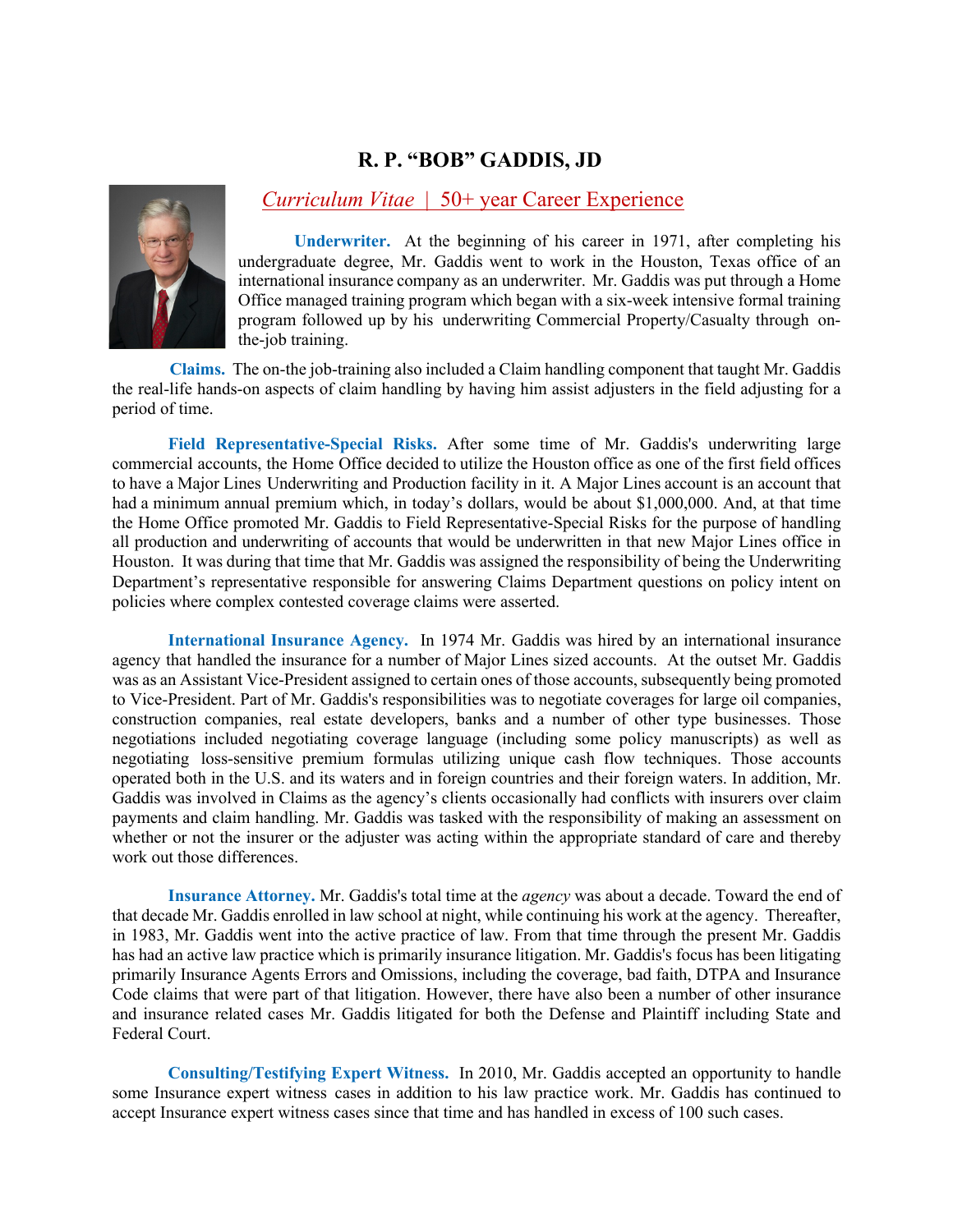# **COVERAGES MR. GADDIS HAS OPINED ON IN HIS CAREER**

# LIABILITY LAND PRIMARY

## *1.) General Liability*

[Including, but not limited to Premises; Products/Completed Operations; Contractual Liability (Limited, Intermediate & Broad Form) Broad Form Property Damage; "X, C, & U", All Oil & Gas Specialty Extensions, Additional Insureds, Waiver of Subrogation, Watercraft Liability, Liquor Liability EmployeeBenefit Liability, Fire Legal Liability, Assault & Battery coverage and exclusions, certificates and numerous other endorsements and coverages].

### *2.) Owner's & Contractor's Protective Liability*

#### *3.) Pollution Liability-Land Operations*

#### *4.) Professional Liability*

[Including, but not limited to Insurance Agents E&O, Medical, Legal, Architects, Engineers, Accountants, Dentists, Bank Trust Dept. E&O, and miscellaneous other types]

#### *5.) Automobile Liability*

[Including, but not limited to Commercial, Personal, Owned, Non-Owned, Hired-car, Garage Liability, Garage keepers Legal Liability, and numerous other coverage extensions available under these policies]

#### *6.) Foreign Liability*

[Including, but not limited to U.S. based operations with both temporary andpermanent operations in foreign countries, All of above Liability coverages that are available in those foreign countries in addition to other coverages that areunique to those foreign countries that are not listed]

## *7.) Cargo Legal Liability*

## *8.) Bailee's Property Damage Liability*

## *9.) Aircraft Liability*

- *10.) Directors & Officers Liability*
- *11.) Employers Liability*

## *12.) State Statutory Workers Compensation*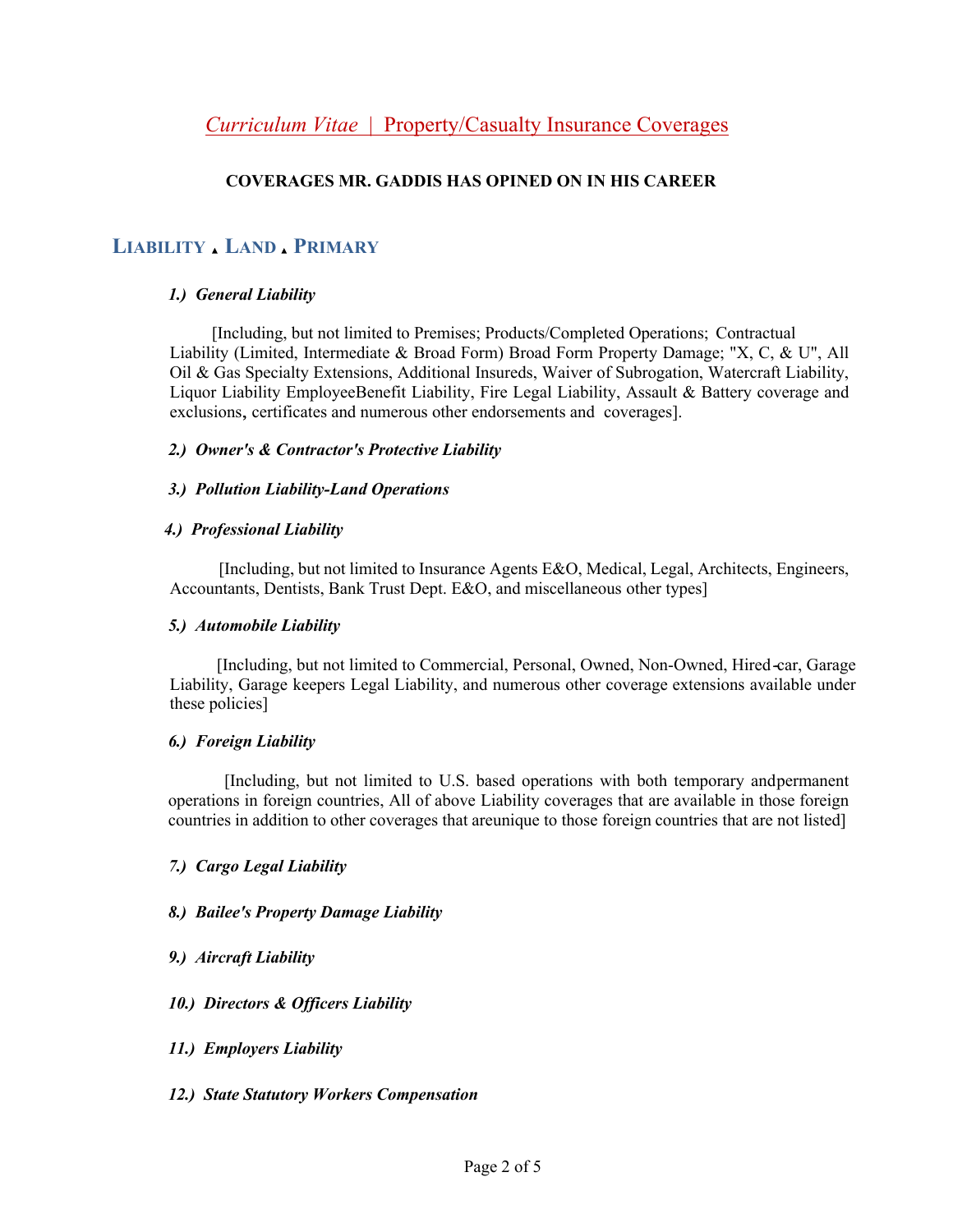- *13.) Federal Statutory Workers Compensation*
- *14.) Storekeepers Legal Liability*
- *15.) Warehouseman's Legal Liability*
- *16.) Personal Liability Insurance*

# LIABILITY LAND **EXCESS**

#### *17.) Excess and Umbrella Liability*

[Including, but not limited to Excess coverage over the Primary Liability policies above both covering a single geothermal well for \$100,000,000 and similar limits for entire operations]

# LIABILITY PRIMARY OVER-WATER

- *18.) Protection & Indemnity*
- *19.) Collision Liability*
- *20.) Maritime General Liability*
- *21.) Maritime Employers Liability*
- *22.) Wharfingers Legal Liability*
- *23.) Charterers Legal Liability*
- *24.) Stevedore's Legal Liability*
- *25.) Marina Operators Liability*
- *26.) Ship Repairers Legal Liability*
- *27.) Pollution Liability-Over Water Operations*

## **LIABILITY EXCESS OVER-WATER**

- *28.) Bumbershoot (Marine) Umbrella*
- *29.) Umbrella (Land with Over Water Extensions) Liability*
- *30.) Excess (With Over Water Extensions) Liability*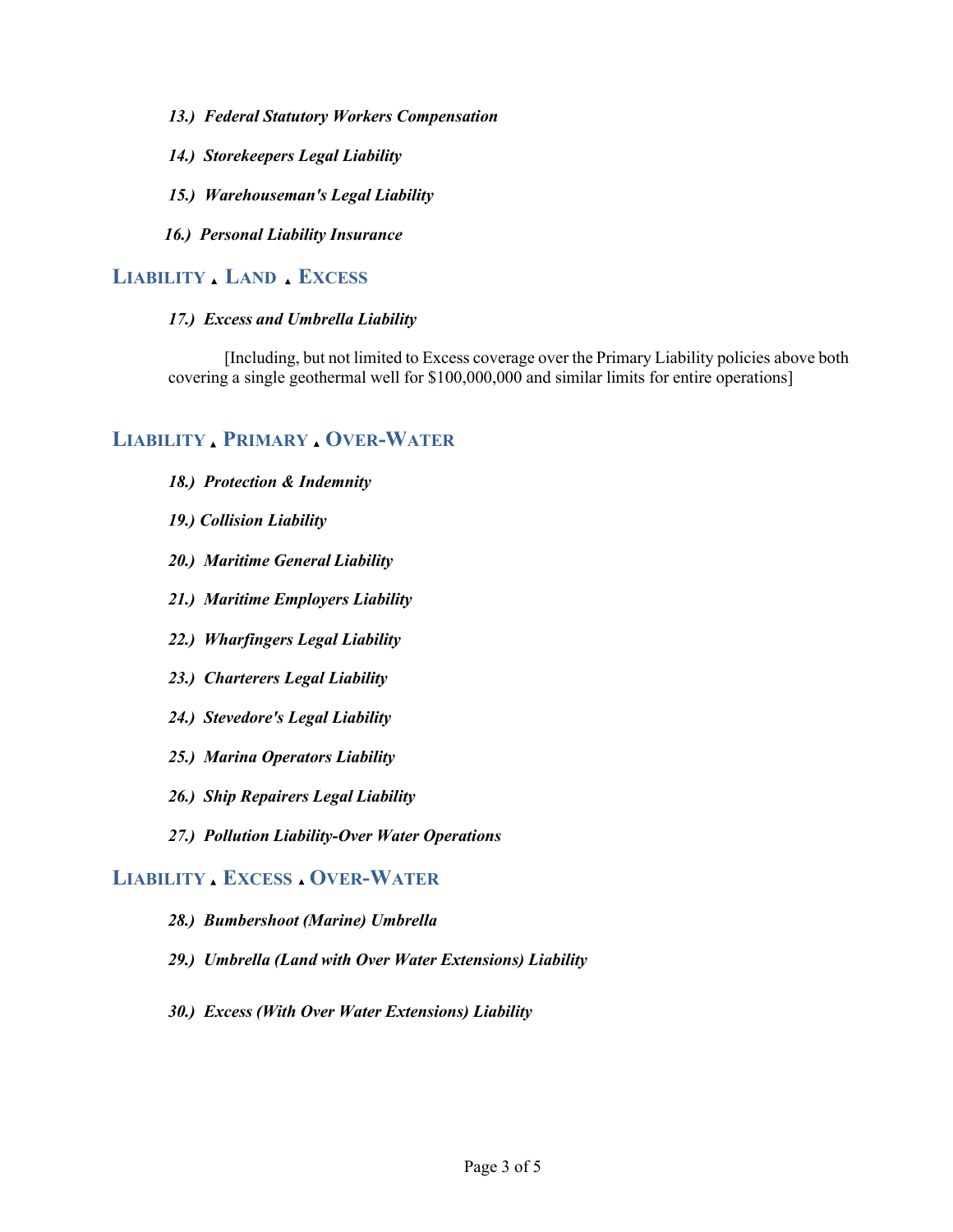# **FIRST-PARTY PROPERTY INSURANCE PRIMARY**

#### *31.) Commercial Property*

[Including, but not limited to, Commercial Realty, Contents, All Risks, NamedPerils, Business Income/Business Interruption, Wind, Flood, and numerous coverage extensions and modifications]

#### *32.) Builder's Risk*

*33.) Jeweler's Block*

- *34.) Dealers' Open Lot*
- *35.) Owned Cargo Coverage*
- *36.) Fidelity Bonds*
- *37.) Political Risk Insurance*
- *38.) Trade Credit Insurance*
- *39.) Kidnap & Ransom Insurance*
- *40.) Single Interest coverage*

#### *41.) Oil & Gas Lease Operator's Extra Expense*

 [Including, but not limited to, Loss of Control of Well, Loss of Hole, Pollution, Underground Equipment damage, Land Operations, Over Water Operations, andother coverage extensions]

#### *42.) Oil & Gas Property Insurance*

[Including, but not limited to, fixed oil and gas realty such as refineries and gas plants, oil and gas contents, Business Interruption, All Risks, Named Perils, and other coverage extensions]

#### *43.) Oil & Gas Rig Insurance*

[Including, but not limited to, Land Operations, Over-Water Operations, All Risks, Named Perils, and other coverage extensions]

#### **44.)** *Personal Purpose Property Insurance*

[Including, but not limited to, principal residences realty, secondary residencesrealty, contents, scheduled personal property, All Risks, Named Perils, Wind, Flood, and numerous

#### **45.)** *Personal Auto Physical Damage*